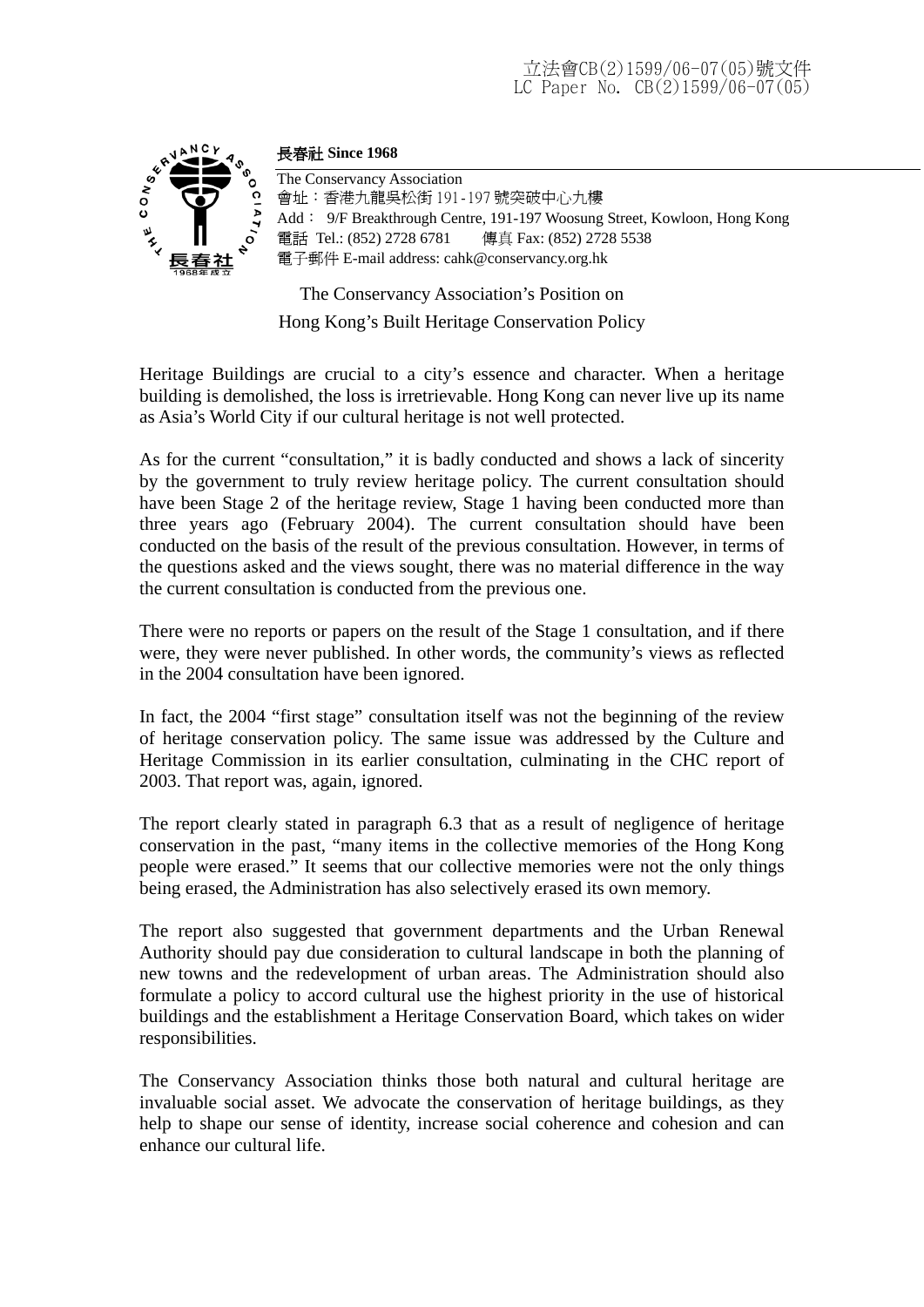Heritage conservation is also a matter of sustainable development and cross-generational equity. We do not have the right to deplete our natural or cultural resource, especially if they are non-renewable, to the detriment of our future generations.

We believe that a sound conservation policy is paramount in the protection of our heritage buildings. We would like to make the following suggestions:

1 Benchmark Hong Kong's heritage conservation policy with that of international standards:

This can be done simply by committing to accede to well-recognized charters and principles, of which we would propose three, namely:

- the Venice Charter (International Charter for the Conservation and Restoration of Monuments and Sites 1964),
- the New Zealand ICOMOS (International Council on Monuments and Sites) Charter for the Conservation of Places of Cultural Heritage Value,
- the "Principles for the Conservation of Heritage Sites in China

2 Improving the current regime

- Making more use of the Lord Wilson's Trust in heritage preservation projects;
- Devoting more resources to the Antiquities and Monuments Office and the **Antiquities**
- Advisory Board so as to speed up the task of grading and declaration of monuments;
- Introducing an administrative guideline to make it necessary for prior notice to the
- AMO to be given for any development proposal or building alteration to all post-war buildings;
- Historical buildings owned by the Administration should be managed by AMO
- Documenting all the history of all existing heritage/cultural sites of HK
- Developing some sort of statement of significance to guide after-use of existing or acquired heritage sites.
- Documenting all the history of all existing heritage/cultural sites of HK

#### 3 Four New Tools for Heritage Conservation

Accordingly, we propose four new planning tools to enhance heritage conservation.

- (i) Introduction of new zonings, "sites of significant historical value," "sites of significant rural character," and "sites of significant cultural value" can be introduced into the planning system to define more clearly the heritage to be protected.
- (ii) Government resumption or buyout in exceptional circumstances.
- (iii) Public-private partnership-similar to the one in the New Nature Conservation Policy.
- (iv) Non in situ exchange transfer of development rights through land-swap, extra plot ratio or monetization.

4 Deploy more resources to the Leisure and Cultural Services Department and District Councils to promote heritage conservation.